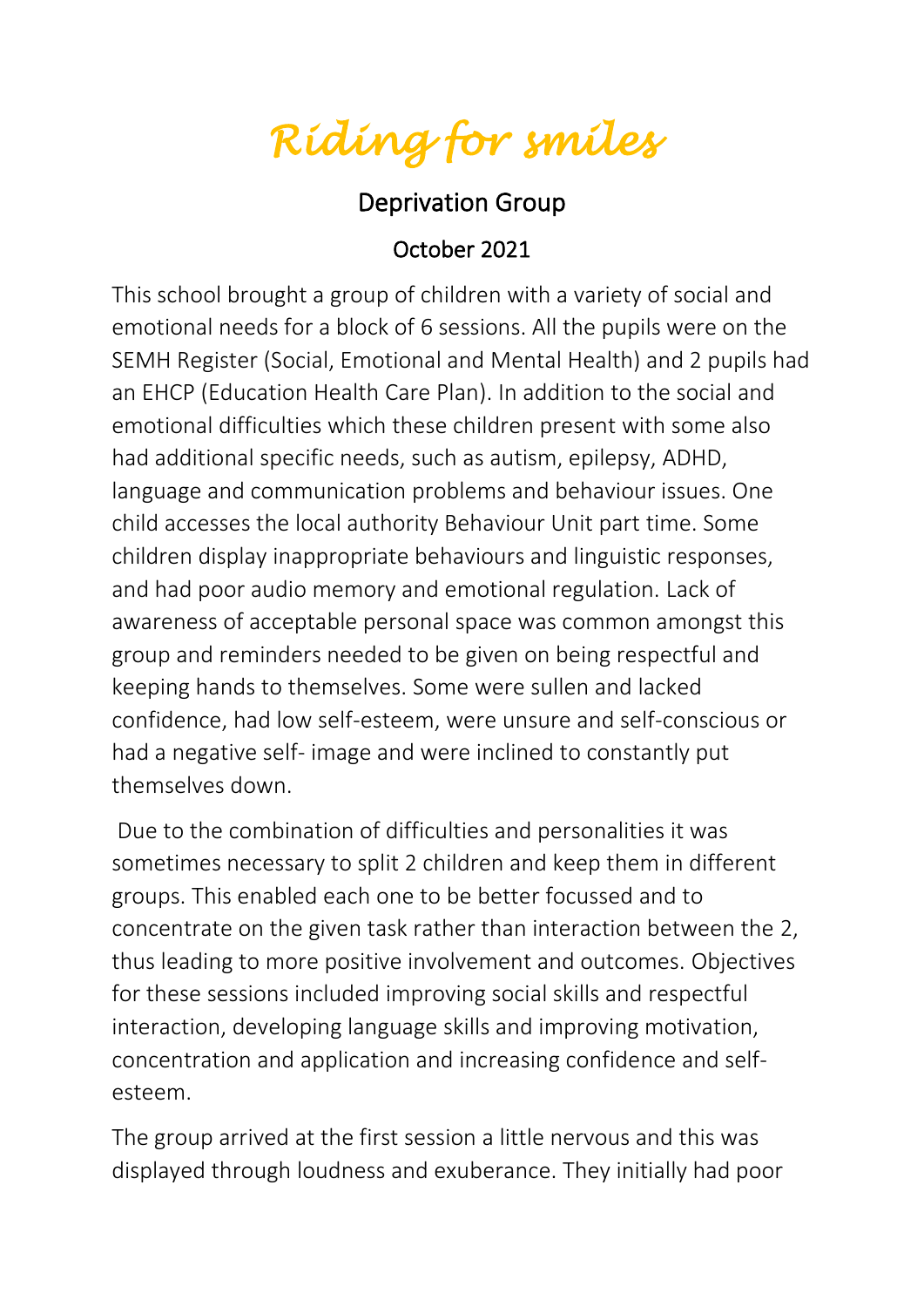listening and focussing skills and talked all the time, needing adult support to calm and listen to instructions. They did, however, display good thinking skills, especially when the group had been split into 2 and they had more adult attention and less distraction from each other. All mounted the ponies without any fuss though they sat a little rigid to begin with. However, by the time they returned to the yard they were all smiling and sitting more relaxed. On the yard all except one child was willing to go close to the small pony to stroke him. When looking around the yard they listened well to the information they were being given and added comments but did not ask any questions.

Over the period of weeks the group took part in both hacks out and riding lessons and responded well to both. Once on the horse these children became quieter and more focussed. They listened well to instructions during the lessons, rose to the challenge and put in maximum effort to achieve. All sat in relaxed positions and were confident enough to perform the sitting trot. Two of the children, who suffer from anxiety and low self-esteem and often look troubled, especially began to relax and enjoy their achievements Their big smiles and positive comments about their enjoyment was lovely to observe. One child who has a tendency to be self-centric and negative built up a good relationship with the pony leader and began to engage in positive and relevant conversation. Another child who was usually loud and boisterous in class became much more focussed, calm and quiet on the horse.

During activities on the yard this group needed lots of physically engaging tasks which kept them busy. They especially enjoyed mucking out a stable and poo collecting around the yard. One child, who normally would be a bystander rather than get involved, needed a lot of adult encouragement to take part in the first 2 weeks but after that he engaged positively and independently. By keeping the topics physical, light and positive this group of children slowly